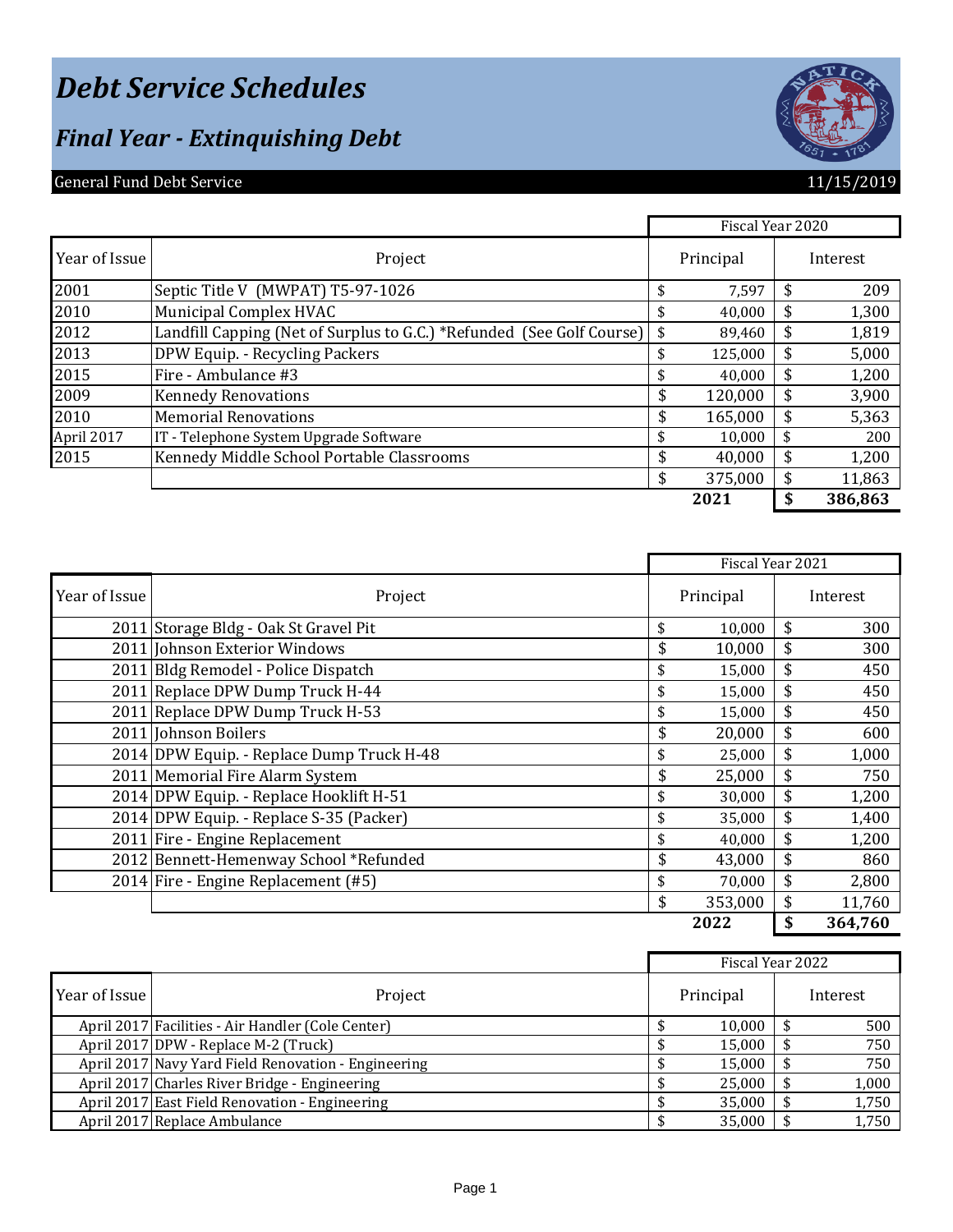# *Debt Service Schedules*

### *Final Year - Extinquishing Debt*



#### General Fund Debt Service 11/15/2019

| April 2017 Upgrade DPW Radio System                                 | 35,000  | 1,750   |
|---------------------------------------------------------------------|---------|---------|
| April 2017 Design Roadway and Sidewalk Improvements - South Main St | 55,000  | 2,750   |
| 2012 DPW - 75 West Street Expansion                                 | 75,000  | 1,500   |
|                                                                     | 130,000 | 4,250   |
|                                                                     | 2023    | 134,250 |

|               |                                                                  |   | Fiscal Year 2023 |  |          |
|---------------|------------------------------------------------------------------|---|------------------|--|----------|
| Year of Issue | Project                                                          |   | Principal        |  | Interest |
|               | 2004 Septic Title V (MWPAT) T5-97-1026-1                         |   | 5,221            |  | 131      |
|               | 2013 Kennedy - Replace Electrical Serv.                          |   | 15,000           |  | 300      |
|               | 2013 DPW - Redesign Cottage Street                               |   | 25,000           |  | 500      |
|               | 2013 DPW - Redesign Pine street                                  |   | 25,000           |  | 500      |
|               | 2013 DPW - Roads & Sidewalks (Reapprop. From Comm Senior Center) |   | 25,000           |  | 500      |
|               | 2016 Replace H-56 Two Loader Mounted Snow Blowers                |   | 35,000           |  | 700      |
|               | 2016 Replace Trash Packer                                        |   | 40,000           |  | 800      |
|               |                                                                  | S | 170,221          |  | 3,431    |
|               |                                                                  |   | 2024             |  | 173,652  |

|                      |                                                        |              | Fiscal Year 2024    |             |
|----------------------|--------------------------------------------------------|--------------|---------------------|-------------|
| Year of Issue        | Project                                                |              | Principal           | Interest    |
|                      | 2014 Police - Replace Rooftop HVAC                     | \$           | 10,000              | \$<br>225   |
|                      | 2014 JJ Lane Park                                      | \$           | 10,000              | 225         |
|                      | 2014 Memorial - School Lighting                        | \$           | 10,000              | 225         |
|                      | July 2017 Natick High School - Install Irrigation Well | \$           | 10,000              | 200         |
|                      | 2014 Field Fence Work                                  | \$           | 10,000              | 225         |
|                      | April 2017 Replace H-50 - Dump Truck                   | \$           | 15,000              | 750         |
|                      | 2014 Ben-Hem - School Playground                       | \$           | 15,000              | 338         |
|                      | 2014 Replace Windows - Johnson                         |              | 15,000              | 338         |
|                      | April 2017 Purchase New Recycling Side Arm Packer      |              | 35,000              | 1,750       |
|                      | 2014 Cole North Field Improvements                     |              | 40,000              | 900         |
|                      | 2016 Parking Meter Upgrade                             | \$           | 5,000               | 150         |
|                      |                                                        | \$           | 175,000             | 5,325       |
|                      |                                                        |              | 2025                | 180,325     |
| <b>Debt Excluded</b> |                                                        |              |                     |             |
|                      | 2004 Wilson Middle School (Refunded 2014)              | \$           | 60,000              | 1,350       |
|                      | $20420$ $\alpha$ $\alpha$ $\beta$ $\beta$ $\beta$      | $\mathbf{H}$ | $100000$ $\uparrow$ | <b>010F</b> |

| 200 ITHROIL PHAMIC DEHOOI THEIMHACA 201 I | <b>00.000</b> | 1,000   |
|-------------------------------------------|---------------|---------|
| 2012 Community Senior Center              | 100.000       | 2,125   |
| 2004 Wilson Middle School (Refunded 2014) | 440,000       | 9,900   |
|                                           | 602,025       | 193,700 |
|                                           | 2025          | 795,725 |

Fiscal Year 2025